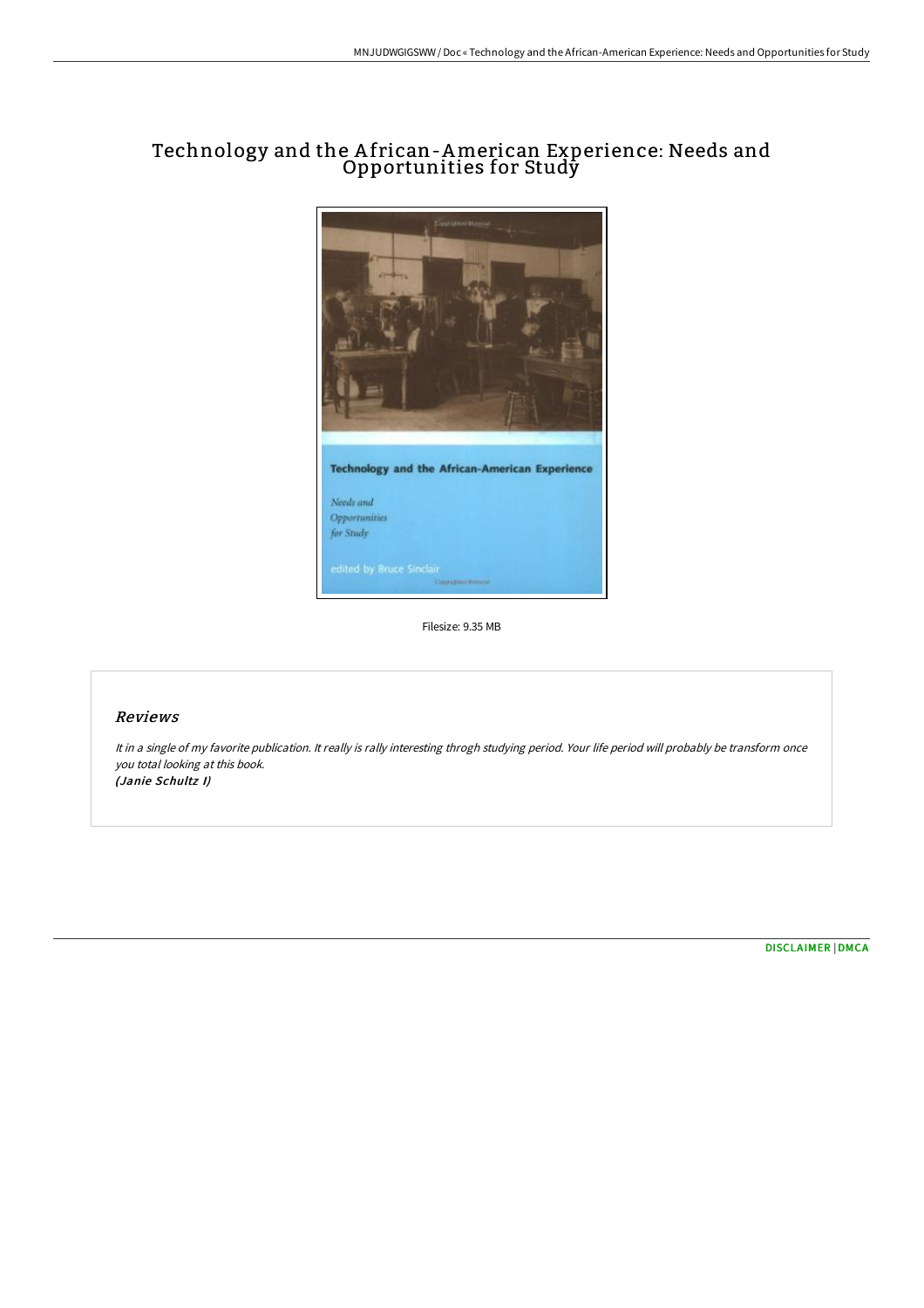# TECHNOLOGY AND THE AFRICAN-AMERICAN EXPERIENCE: NEEDS AND OPPORTUNITIES FOR **STUDY**



MIT Press Ltd, United States, 2006. Paperback. Book Condition: New. 216 x 168 mm. Language: English . Brand New Book. Race and technology are two of the most powerful motifs in American history, but until recently they have not often been considered in relation to each other. This collection of essays examines the intersection of the two in a variety of social and technological contexts, pointing out, as the subtitle (borrowed from Brooke Hindle s classic 1966 work Early American Technology) puts it, the needs and opportunities for study. The essays challenge what editor Bruce Sinclair calls the myth of black disingenuity -- the historical perception that black people were technically incompetent. Enslaved Africans actually brought with them the techniques of rice cultivation that proved so profitable to their white owners, and antebellum iron working in the South depended heavily on blacks craft skills. The essays document the realities of black technical creativity -- in catalogs of patented inventiveness, in the use of invisible technologies such as sea chanteys, and in the mastery of complex new technologies. But the book also explores the economic and social functions of the disingenuity myth, and therefore its persistence. African-Americans often saw in new technologies a means to escape racial prejudice, but white Americans used them just as often to re-frame the boundaries of social behavior. The essays show that technologies and racialized thought are much more tightly connected than we have imagined.

B Read Technology and the [African-American](http://albedo.media/technology-and-the-african-american-experience-n.html) Experience: Needs and Opportunities for Study Online B Download PDF Technology and the [African-American](http://albedo.media/technology-and-the-african-american-experience-n.html) Experience: Needs and Opportunities for Study